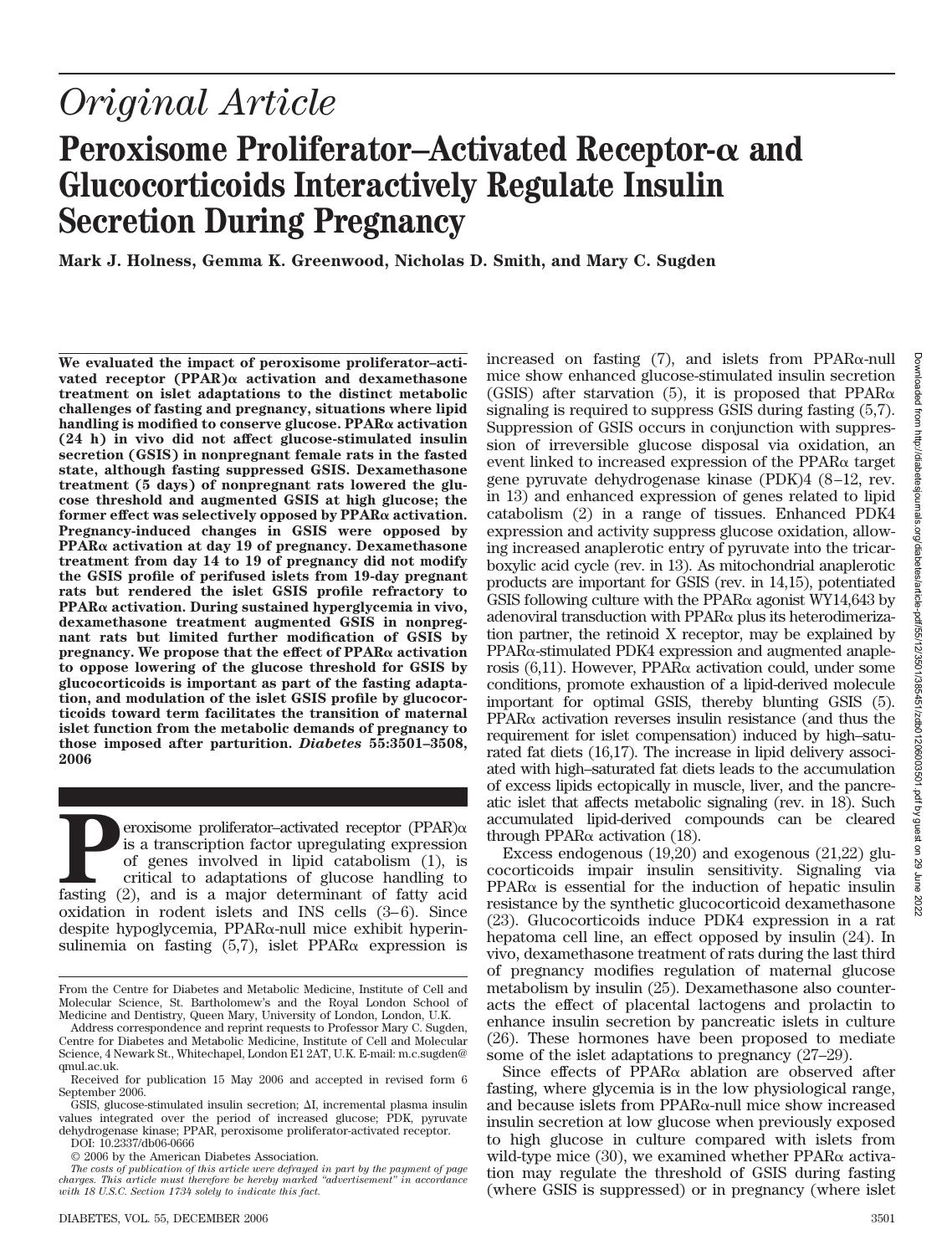compensation for maternal insulin resistance involves a lowered threshold for stimulation of insulin secretion by glucose, as well as enhanced insulin secretion at high glucose) (rev. in 31). In addition, since maternal glucocorticoids rise during starvation and during pregnancy toward term (rev. in 32), we evaluated whether there was interactive regulation of GSIS by  $PPAR\alpha$  and glucocorticoids. Our data suggest that  $PPAR\alpha$  is important for the islet response to the distinct metabolic challenges imposed by both fasting and pregnancy, situations that are associated with modified lipid handling to conserve glucose.

### **RESEARCH DESIGN AND METHODS**

Kits for measurement of insulin by enzyme-linked immunosorbent assay were purchased from Mercodia (Uppsala, Sweden). Kits for determination of glucose (glucose oxidase) were purchased from Roche Diagnostics (Lewes, East Sussex, U.K.). Wako kits for the spectrophotometric determination of triglyceride levels were purchased from Alpha Labs (Eastleigh, U.K.). Dexamethasone (sodium phosphate) was obtained from David Bull Laboratories (Warwick, U.K.). The PPAR $\alpha$  agonist WY14,643 (pirinixic acid) was purchased from Sigma (Poole, Dorset, U.K.). Human actrapid insulin was purchased from Novo Nordisk (Bagsvaerd, Denmark). Female Wistar rats (200–250 g) and mini-osmotic pumps were purchased from Charles River (Margate, Kent, U.K.). Standard pelleted rodent diet was purchased from Special Diet Services (Witham, Essex, U.K.). General laboratory reagents were from Roche Diagnostics or from Sigma.

Studies were conducted in adherence with the regulations of the U.K. Animal Scientific Procedures Act (1986). Age-matched female rats maintained on a standard light (0800–2000)-dark (2000–0800) cycle at  $21 \pm 2^{\circ}$ C were individually housed. Rats were fed ad libitum or fasted for 48 h, as specified, with free access to water. Pregnant rats were time mated by the appearance of sperm plugs (day 0 of pregnancy). Dexamethasone was administered (100 g/kg body wt per day) via a chronically implanted osmotic pump to nonpregnant female rats or pregnant rats from day 14 to day 19 of pregnancy (term  $= 22-23$  days) (25). This procedure leads to almost total suppression of endogenous corticosterone levels (33). Sham operations were undertaken on the control groups. At the same time, rats were fitted with chronic indwelling jugular cannulae for infusion and sampling (34,35). WY14,643 was administered to nonpregnant or 18-day pregnant rats as a single injection (50 mg/kg body wt i.p.), and rats were sampled after a further 24 h (36,37). This period of exposure to the PPAR $\alpha$  agonist is adequate to elicit markedly enhanced protein expression of the PPAR<sub><sup>a</sub>-linked gene *PDK4* in islets of nonpregnant</sub></sup> rats (11). We selected this period of exposure to WY14,643 since previous studies show that as the period of PPAR $\alpha$  activation increases beyond 2 days, pregnant (but not unmated) rats become refractory to its action (38). In addition, more prolonged  $PPAR\alpha$  activation suppresses fetal growth and increases circulating triglycerides, most likely as a consequence of increased adipocyte lipolysis (38). Control nonpregnant and 19-day pregnant rats were injected with vehicle.

**Intravenous glucose tolerance tests.** Glucose was administered as an intravenous bolus (0.5 g glucose/kg; 150  $\mu$ l/100 g body wt) to conscious, unrestrained rats via the indwelling jugular cannula (34,35). Blood samples  $(100 \mu)$  were withdrawn from the indwelling cannula, which was flushed with saline after the injection of glucose to remove residual glucose. Samples of whole blood (50  $\mu$ I) were deproteinized [ZnSO<sub>4</sub>/Ba(OH)<sub>2</sub>], centrifuged (10,000*g* at 4°C), and the supernatant assayed for glucose. The remaining sample was immediately centrifuged (10,000*g* at 4°C) and plasma stored at  $-20^{\circ}$ C until assayed for insulin. Insulin and glucose responses were used for calculation of the incremental plasma insulin values integrated over the 30-min period after the injection of glucose  $(\Delta I_{0-30})$ .

**Islet isolation and stepwise glucose perifusions.** Rats were anesthetized (sodium pentobarbital; 60 mg/ml in 0.9% NaCl, 1 ml/kg body wt i.p.). Once locomotor activity had ceased, pancreases were excised and islets isolated by collagenase digestion. Insulin release from freshly isolated islets was measured in a perifusion system as described previously (36). Islets were perifused in basal medium (Krebs-Ringer buffer containing 20 mmol/l HEPES, pH 7.4, 5 mg/ml BSA, and 2 mmol/l glucose) for 60 min at a flow rate of 1 ml/min at 37°C before collection of fractions. Perifused islets were then subjected to square-wave stimulation, where the perifusate glucose concentration was raised to 8 mmol/l for 16 min and subsequently to 16 mmol/l for 16 min. After exposure to 16 mmol/l glucose, perifusate glucose was then lowered by switching back to basal medium. Fractions (2 ml) were collected at 2-min intervals and stored at  $-20^{\circ}$ C before assay for glucose and insulin. To compare insulin secretory responses during islet perifusions, areas under the

insulin curves were calculated for the entire period of the perifusion study  $({\Delta I_{60-140}}).$ 

**Hyperglycemic clamps.** An intravenous glucose bolus was administered to conscious, unrestrained postabsorptive rats via an indwelling cannula, and 25% glucose solution was subsequently infused to maintain blood glucose concentrations at a target concentration of  $\sim$  10 mmol/l. Blood samples were obtained before the glucose bolus and at 5-min intervals thereafter for 40 min. Samples of whole blood  $(50 \mu)$  were treated as described for the intravenous glucose tolerance tests. Insulin responses were used for calculation of the incremental plasma insulin values integrated over the period of glucose infusion  $(\Delta I_{0-40})$ .

**Insulin clearance.** A constant infusion of human actrapid insulin  $(4 \text{ mU} \cdot$  $kg^{-1} \cdot min^{-1}$ ) was given for 2 h. Exogenous glucose infusion was initiated at 1 min after the start of insulin infusion. Blood was sampled from the right jugular vein at 5-min intervals. Blood glucose concentrations during the clamp were determined using a glucose analyzer (YSI, Yellow Springs, OH). The exogenous glucose infusion rate was adjusted to maintain glycemia. Plasma insulin concentrations reached steady state by 90 min after initiating insulin infusion; thereafter, three blood samples (0.1 ml) were obtained at 15-min intervals for measurements of plasma insulin concentrations. Insulin clearance rates were calculated by dividing the rate of insulin infusion by the steady-state insulin concentration during euglycemic hyperinsulinemia.

**Statistical analyses.** Results are means  $\pm$  SE. Numbers of litters, rats, or islet preparations are in parentheses. Statistical analysis was by ANOVA, followed by Fisher's post hoc tests for individual comparisons or Student's *t* test as appropriate (Statview; Abacus Concepts, Berkeley, CA). A *P* value  $<$ 0.05 was considered statistically significant.

#### **RESULTS**

**PPAR activation has little effect on GSIS in the fasted state with nonpregnant female rats.** We have previously demonstrated that  $PPAR\alpha$  activation in postabsorptive rats (6 h after food withdrawal) does not affect GSIS following intravenous glucose challenge in vivo or during stepwise glucose islet perifusions in vitro (36). We therefore examined GSIS after fasting (48 h), which causes increased islet  $PPAR\alpha$  signaling, indicated by enhanced islet expression of PDK4 (11) and other PPAR $\alpha$  target genes (5). GSIS was substantially suppressed by 48 h fasting (fast group), demonstrated by a  $60\%$  decline ( $P <$ 0.001) in total suprabasal 30-min area under the insulin curve  $(\Delta I_{0-30})$ , following an intravenous glucose tolerance test in vivo (control 265  $\pm$  33 vs. fast 105  $\pm$  12  $\mu$ U · ml<sup>-</sup>  $\cdot$  min<sup>-1</sup>), and a 73% decline ( $P < 0.01$ ) in the areas under the insulin curve for GSIS with perifused islets ex vivo  $(\Delta I_{60-140})$  compared with the fed group (control 922  $\pm$  127 vs. fast  $248 \pm 90 \mu U \cdot ml^{-1} \cdot min^{-1}$ ) (Fig. 1*A*). Administration of the PPAR $\alpha$  agonist WY14,643 after 24 h fasting, at a dose and over the time scale previously shown to increase PDK4 expression in pancreatic islets and liver  $(8,11)$ , with sampling after 24 h (fast + WY group) had no further significant effect on GSIS in vivo (a  $\Delta I_{0-30}$  value of  $114 \pm 19 \mu U \cdot ml^{-1} \cdot min^{-1}$ ). Areas under the insulin curves  $(\Delta I_{60-140}$  values) for ex vivo islet perifusions were similarly not significantly affected by WY14,643 treatment during fasting (fast+WY 180  $\pm$  18  $\mu$ U · ml<sup>-1</sup> · min<sup>-1</sup>) (Fig. 1*A*). **Dexamethasone treatment of nonpregnant rats lowers the glucose threshold for GSIS and augments GSIS at high glucose in islet perifusions.** Glucocorticoids impair insulin sensitivity. In addition, signaling via  $PPAR\alpha$  is required for induction of hepatic insulin resistance by dexamethasone (23). Induction of PDK4 expression by elevated levels of glucocorticoids may be the primary cause of the increased PDK activity occurring during fasting (39). Increased glucocorticoids may therefore also be permissive for effects of  $PPAR\alpha$  activation to suppress GSIS on fasting. To evaluate this, we examined the effects of glucocorticoid and WY14,643 treatment alone, and in combination, on GSIS. Dexamethasone treat-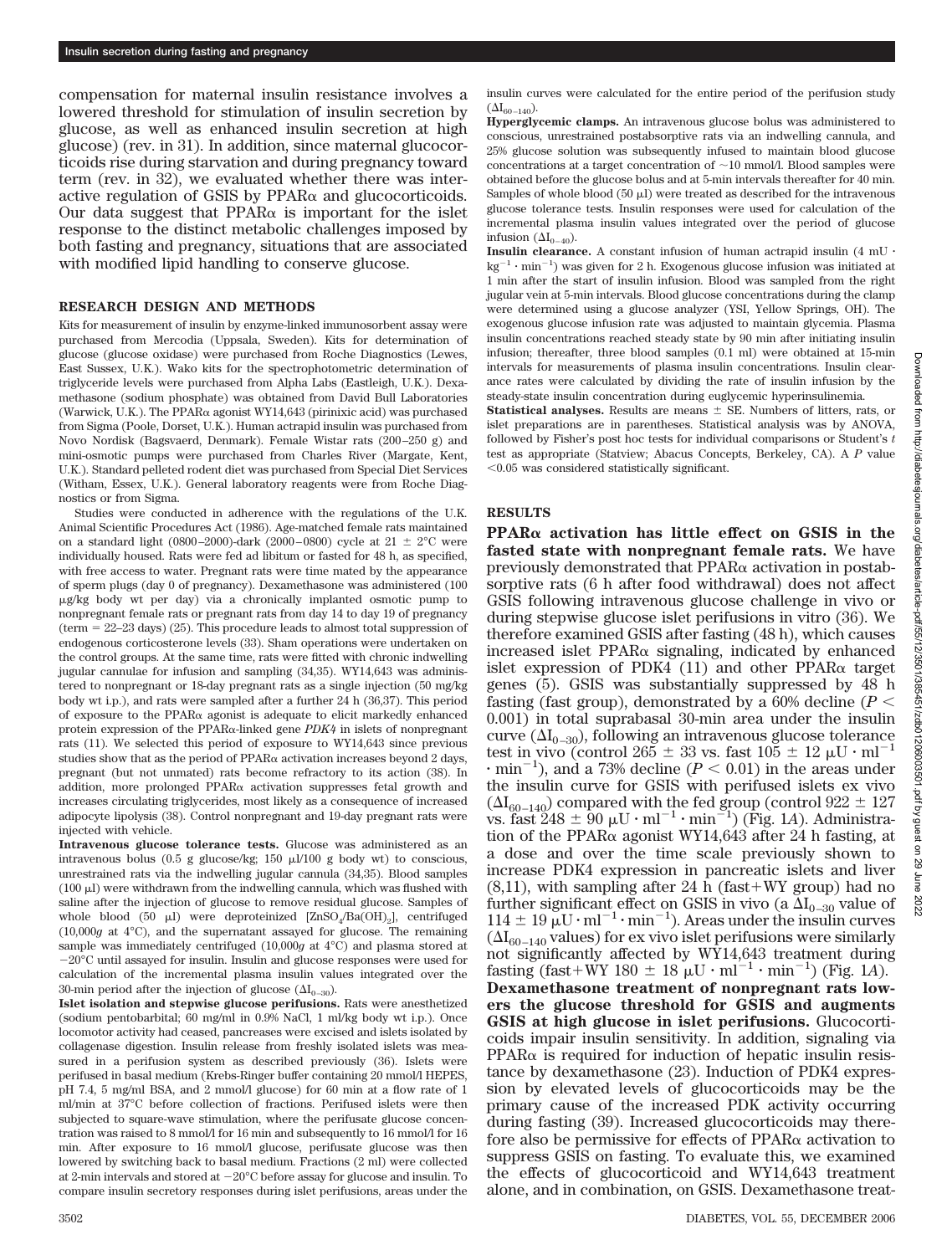

**FIG. 1. Starvation and dexamethasone (Dex) treatment of nonpregnant rats modify GSIS in islet perifusions***.* **Islets were harvested from nonpregnant ad libitum–fed rats (Con), 48-h fasted rats (Fast), 48-h fasted rats treated with WY14,643 (50 mg/kg body wt; 24 h exposure) (Fast**-**WY), nonpregnant ad libitum–fed rats treated with dexamethasone (100 g/kg body wt per day; 5 days) (Dex), or nonpregnant ad libitum–fed rats treated with dexamethasone plus WY14,643 (24 h exposure, day 4–5 of dexamethasone treatment) (Dex**-**WY group). Islets were perifused (2 mmol/l glucose for 60 min; flow rate 1 ml/min) before being subjected to square-wave stimulation by raising the perifusate glucose concentration to 8 mmol/l (16 min) and subsequently to 16 mmol/l (16 min). After exposure to 16 mmol/l glucose, perifusate glucose was then lowered by switching back to basal medium. Fractions (2 ml) collected at 2-min intervals were assayed for insulin and glucose.** *A***: Patterns of GSIS** by perifused islets isolated from nonpregnant control rats  $(\circ)$ , 48-h starved rats  $(\bullet)$ , and 48-h starved rats treated with WY14,643 ( $\blacktriangle$ ). *B*: **Patterns of GSIS by perifused islets isolated from nonpregnant control rats (**E**), Dex rats (**F**), and Dex**-**WY rats (**Œ**).** *C***: Data for the control, Dex, and Dex**-**WY groups are expressed relative to perfusate insulin concentrations at 100 min (time 100).** *D***–***G***: Areas under the insulin curves for the control, Dex, and Dex**-**WY groups were calculated for discrete 16-min periods during perifusion in which the perifusate glucose concentration varied between 2 and 8 mmol/l and between 8 and 16 mmol/l (1 and 2, respectively), the immediate poststimulation transition (3), and the** longer-term poststimulation period (Δ4). Data are means ± SE for 10 control rats, 5 fast rats, 5 fast+WY rats, 5 Dex rats, and 7 Dex+WY rats.<br>Statistically significant effects of dexamethasone treatment are indicated by \*\* **WY14,643** treatment are indicated by  $\dagger \dagger P < 0.01$ .

ment suppressed food intake in nonpregnant rats by a mean  $33\% (P < 0.01)$  and decreased body weight on days 1 (7%;  $P < 0.05$ ), 2 (8%;  $P < 0.05$ ), 3 (10%;  $P < 0.05$ ), 4 (13%;  $P < 0.001$ ), and 5 (18%;  $P < 0.001$ ) of treatment. Despite decreased food intake, GSIS by perifused islets isolated from nonpregnant dexamethasone-treated rats (Dex group) was higher than by perifused control islets (Fig. 1*B*). Thus, dexamethasone treatment of female rats does not elicit stable changes in islet function that mimic those of starvation but instead increases the efficacy of glucose stimulation of insulin secretion at high glucose and, as shown in Fig. 1*C*, causes a leftward shift in the glucose dose-response relationship. A lowered glucose threshold has been observed previously with islets prepared from male rats treated with dexamethasone (40).

**PPAR activation specifically opposes lowering of the glucose threshold by dexamethasone with islets from nonpregnant rats.** We examined effects of 24 h in vivo exposure to the PPAR $\alpha$  agonist WY14,643 in perifused islets from dexamethasone-treated (nonpregnant) female rats (Dex+WY group; Fig. 1*B*). PPAR $\alpha$  activation failed to modify glucose responsiveness of GSIS but modulated glucose sensitivity. To quantify differences in the glucose threshold for GSIS between perifused islets from control, Dex, and  $Dex+WY$  groups, areas under the insulin curves were calculated for 16-min periods, during which perifusate glucose was rising:  $\Delta 1$ , during which perifusate glucose varied between 2 and 8 mmol/l, and  $\Delta 2$ , during which the perifusate glucose concentration varied between 8 and 16 mmol/l. Similarly, areas under the insulin curves were calculated for equivalent 16-min periods of perifusion after switching to basal glucose:  $\Delta 3$ , the immediate poststimulation transition after removal of the 16 mmol/l glucose stimulus and restoration of basal glucose, and  $\Delta 4$ , the longer-term poststimulation period. Data are shown in Fig. 1*D*–*G*. Dexamethasone treatment of nonpregnant rats increased GSIS over the entire range of glucose concentrations, as shown by significantly higher values of  $\Delta 1$ ,  $\Delta 2$ ,  $\Delta 3$ ,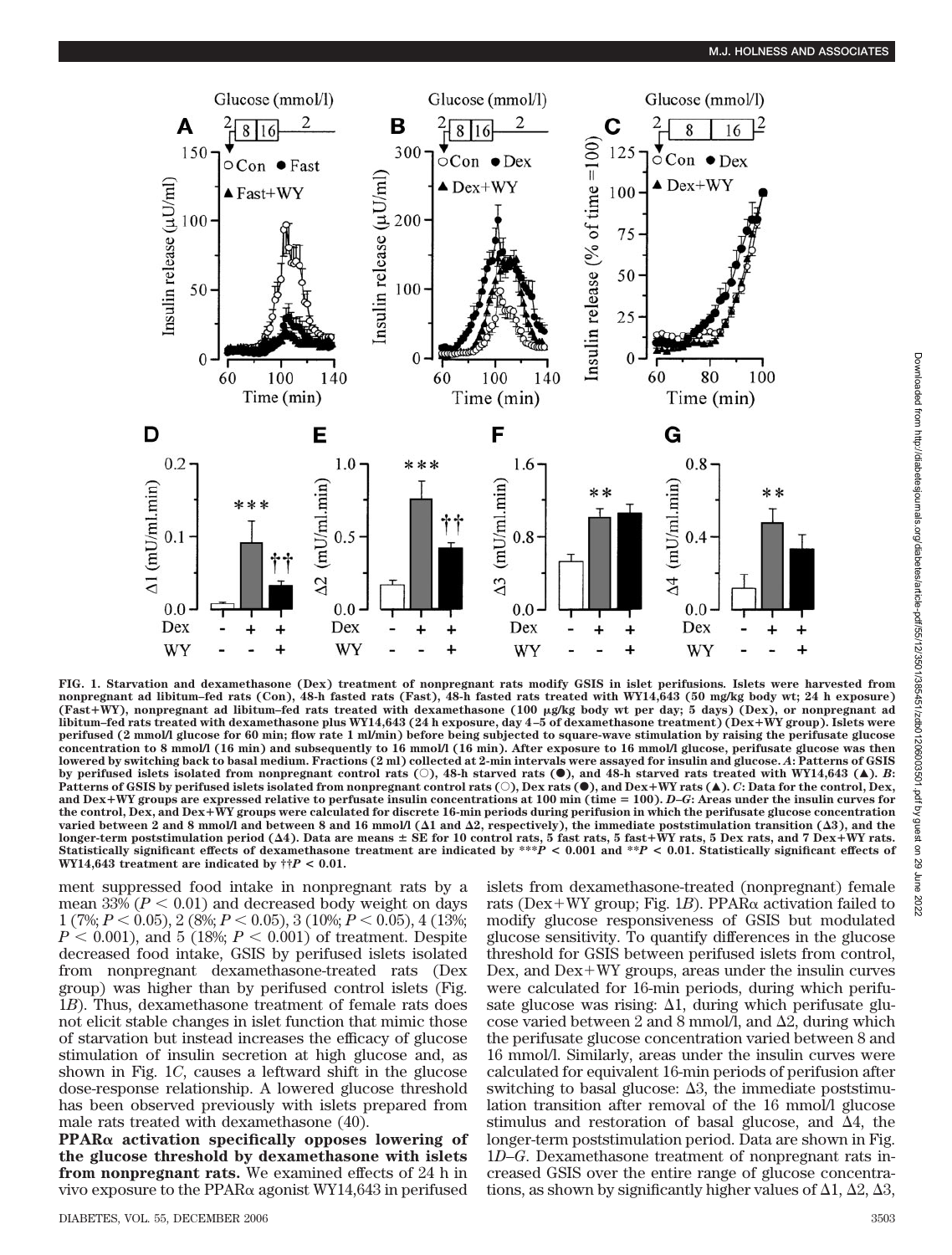

Downloaded from http://diabetesjournals.org/diabetes/article-pdf/55/12/3501/385451/zdb01206003501.pdf by guest on 29 June Downloaded from http://diabetesjournals.org/diabetes/article-pdf/55/12/3501/385451/zdb01206003501.pdf by guest on 29 June 2022

2022

**FIG. 2. The pattern of response of GSIS with perifused islets from 19-day pregnant rats, with or without dexamethasone (Dex) treatment, to antecedent PPAR activation in vivo. Dexamethasone was administered subcutaneously (100 g/kg body wt per day) for 5 days from day 14 of pregnancy (19dP**-**Dex group). WY14,643 (50 mg/kg body wt i.p.) was administered to pregnant rats with (19dP**-**Dex**-**WY group) or without (19dP**-**WY) dexamethasone treatment on day 18 of pregnancy and rats sampled at day 19 of pregnancy.** *A***: Data for perifused islets from 19-day** pregnant rats (19dP; open symbols) and 19dP+WY rats (closed symbols). *B*: Data for perifused islets from 19dP+Dex and 19dP+Dex+WY rats<br>(▲). *C*: Areas under the insulin curves calculated for the period over which perifus values. Data are means ± SE for six 19dP, five 19dP+WY, five 19dP+Dex, and five 19dP+Dex+WY rats. Statistically significant differences from<br>the untreated 19-day pregnant group are indicated by \*P < 0.05 and \*\*P < 0.01. St **treated 19-day pregnant group are indicated by †***P* **< 0.05. Statistically significant effects of dexamethasone treatment are indicated by ‡***P* **< 0.05.**

and  $\Delta 4$ . Contrasting with its failure to significantly affect GSIS at low glucose concentrations with perifused islets from nonpregnant rats  $(36)$ , antecedent PPAR $\alpha$  activation lowered  $\Delta 1$  and  $\Delta 2$  values for GSIS in the dexamethasonetreated nonpregnant rats (Fig. 1*D* and *E*). Antecedent  $PPAR\alpha$  activation did not affect  $\Delta 3$  values in the dexamethasone-treated group (Fig. 1*F*). The overall pattern of the responses of  $\Delta 4$  values to antecedent PPAR $\alpha$  activation (Fig.  $1G$ ) qualitatively resemble that of  $\Delta 2$ , indicating that GSIS in dexamethasone-treated rats regains susceptibility to suppression by  $PPAR\alpha$  activation as extracellular glucose concentrations fall. PPAR $\alpha$  activation therefore selectively opposes the leftward shift in the glucose threshold induced by dexamethasone treatment, while exhibiting a negligible effect on GSIS at high glucose concentrations.

**Differential responsiveness of GSIS to antecedent PPAR activation is observed as the duration of pregnancy proceeds.** Pregnant rats were treated with WY14,643 at day 18 of pregnancy, and islets were prepared at day 19 for perifusion (19dP group). The efficacy of PPAR $\alpha$  activation during late (18–19 days) pregnancy was demonstrated by the action of WY14,643 to significantly decrease circulating triglyceride concentrations by 41%  $(P < 0.05)$  (19dP 1.40  $\pm$  0.31 vs. 19dP+WY 0.82  $\pm$  0.17

mmol/l). GSIS by perifused islets from 15-day pregnant rats is unaffected by antecedent  $PPAR\alpha$  activation in vivo (36). In marked contrast, GSIS by perifused islets from 19-day pregnant rats (Fig. 2*A*) was markedly suppressed by antecedent PPAR $\alpha$  activation in vivo (19P+WY group). Both the glucose threshold and glucose responsiveness of GSIS were affected by  $PPAR\alpha$  activation at this stage of pregnancy, as shown by lower values for  $\Delta 1$ ,  $\Delta 2$ ,  $\Delta 3$ , and -4 (Fig. 2*D*–*G*). It can therefore be concluded that the progression of pregnancy from day 15 (mid pregnancy) to day 19 (late pregnancy) is associated with increased susceptibility of GSIS to modulation by  $PPAR\alpha$  activation. **Dexamethasone treatment in vivo does not alter the pattern of GSIS with perifused islets from 19-day pregnant rats.** Since maternal glucocorticoids increase during late pregnancy to assist fetal maturation (32) and increased glucocorticoids may be permissive for effects of PPAR $\alpha$  activation to increase PDK4 during fasting (24), we examined whether glucocorticoid treatment from days 14 to 19 of pregnancy further modified GSIS or  $PPAR\alpha$ signaling to GSIS during late pregnancy. Dexamethasone treatment (19dP+Dex group) suppressed maternal food intake on days 15 (16%;  $P < 0.01$ ), 16 (19%;  $P < 0.001$ ), and 17 (12%;  $P < 0.05$ ) of pregnancy. Maternal body weight was lowered on days 17 (9%;  $P < 0.01$ ), 18 (8%;  $P < 0.05$ ), and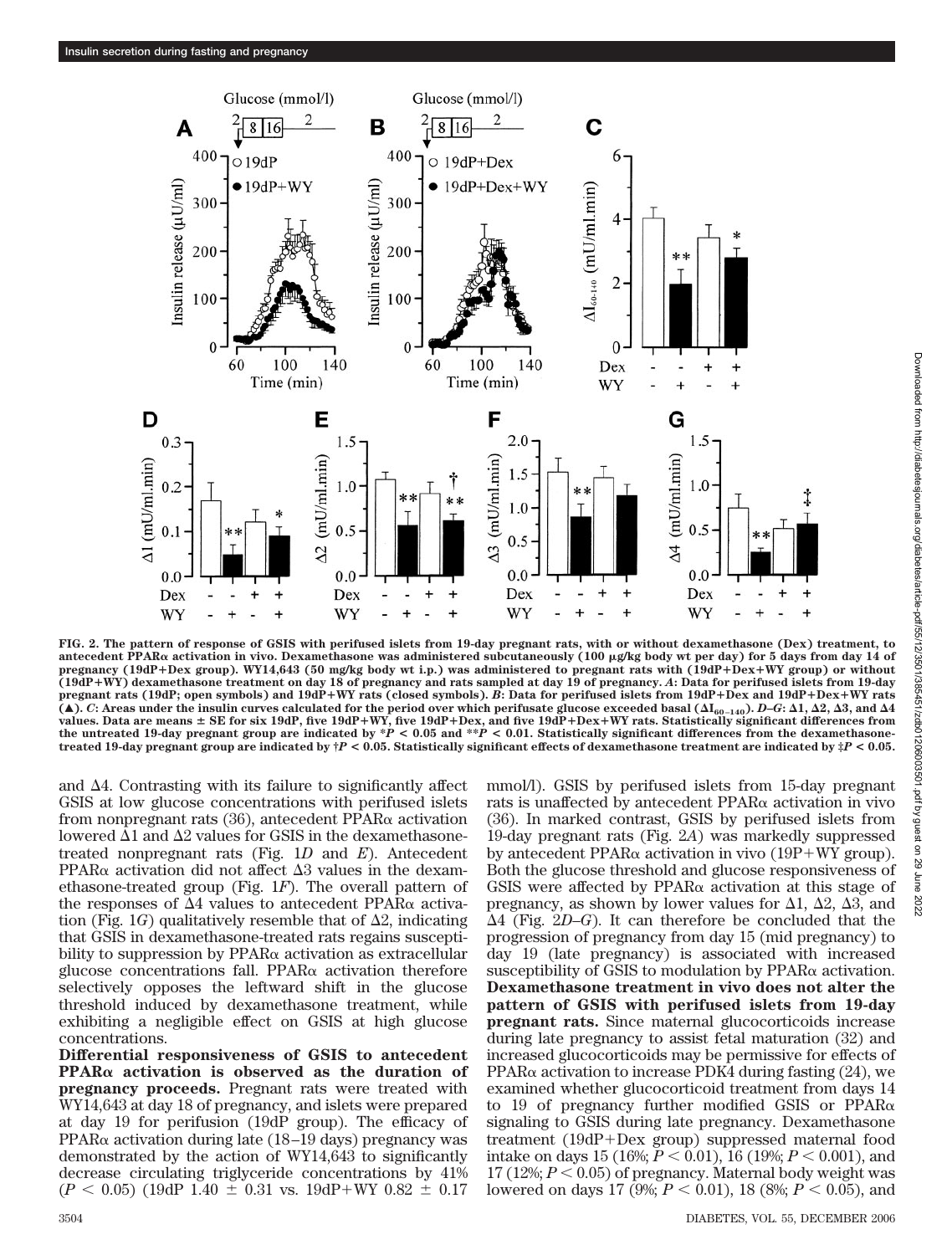19 (11%;  $P < 0.001$ ) of pregnancy. Fetal number and viability were not compromised (25,33,41), but mean fetal weight at day 19 of pregnancy was decreased by 33% (*P* 0.01) (19dP  $2.6 \pm 0.1$  g  $[n = 6]$  vs. 19dP+Dex  $2.2 \pm 0.1$  g  $[n = 5]$ ). Data for perifused islets from 19dP and 19dP+Dex groups are shown in Fig. 2A and B, respectively. Neither  $\Delta I_{60-140}$  values (Fig. 2*C*) nor the glucose threshold for GSIS (as indicated by unaltered  $\Delta 1$  and  $\Delta 2$ values; Fig. 2*D* and *E*) were significantly modified by dexamethasone treatment from day 14 to day 19 of pregnancy.

**Effects of dexamethasone on GSIS are dominant to those of pregnancy.** To summarize,  $PPAR\alpha$  activation selectively opposes the leftward shift in the glucose threshold induced by dexamethasone treatment in nonpregnant rats, while exhibiting a negligible effect on GSIS at high glucose concentrations (Fig. 1). In contrast,  $PPAR\alpha$ activation opposes both the leftward shift in the glucose threshold and the increase in glucose responsiveness observed at day 19 of pregnancy (Fig. 2). The similarities between the GSIS profiles for 19dP and 19dP+Dex islets (Fig. 2) suggest that the stable modifications of islet function that result in altered GSIS, elicited by either dexamethasone treatment or late pregnancy, might be exclusive. We examined the pattern of response to  $PPAR\alpha$ activation in pregnant rats treated with dexamethasone from day 14 to 19 of pregnancy to examine whether the pattern of response more closely resembled that seen after dexamethasone treatment in nonpregnant rats or that observed at late (19 day) pregnancy (without dexamethasone treatment). Data are shown in Fig. 2. As was observed for the untreated 19-day pregnant rats, WY14,643 treatment of dexamethasone-treated pregnant rats elicited a significant 53% ( $P < 0.05$ ) decline in circulating triglyceride concentrations, indicating the efficacy of WY14,643 treatment. WY14,643 treatment of dexamethasone-treated pregnant rats had a very limited effect on glucose responsiveness, but there was modest suppression of  $\Delta 1$  and  $\Delta 2$ (Fig. 2*D* and *E*). Thus, the effect of dexamethasone on glucose responsiveness appears dominant to that of pregnancy. Furthermore, the pattern of response of GSIS to  $PPAR\alpha$  activation at day 19 of pregnancy, following dexamethasone administration from day 14 to day 19 of pregnancy, is reminiscent of that observed at day 15 of pregnancy (without dexamethasone treatment [36]).

**Dexamethasone treatment augments insulin secretion during hyperglycemic clamps in nonpregnant rats but not late pregnant rats.** To test whether the effect of dexamethasone treatment from day 14 to day 19 of pregnancy limits islet adaptations occurring from day 15 to day 19 of pregnancy, we analyzed insulin responses during hyperglycemic clamp studies in vivo, in which glucose was infused to maintain glycemia at  $\sim 10 \text{ mmol/l}$ for 40 min. Data for nonpregnant rats (with or without dexamethasone treatment) are shown in Fig. 3*A*–*C*. At similar steady-state glycemia, steady-state plasma insulin levels were 2.6-fold higher  $(P < 0.05)$  in the Dex group versus the control group (Fig. 3*B*), and the Dex group exhibited a 2-fold greater incremental area under the insulin curve  $(\Delta I_{0-40})$  (Fig. 3*C*). Data for 19-day pregnant rats (with or without dexamethasone treatment) are shown in Fig. 3*D*–*F*. Steady-state plasma insulin levels were 4.1-fold higher  $(P < 0.001)$  in the 19dP group compared with unmated control group (compare open symbols in Fig. 3*B* and *E*).  $\Delta I_{0-40}$  was 4.7-fold higher (*P* < 0.001) in the 19dP group compared with the control group

(compare open bars in Fig. 3*C* and *F*). Steady-state plasma insulin levels did not differ significantly between Dex and 19dP Dex groups (compare closed bars in Fig. 3*C* and *F*). Comparison of the  $19dP$  and  $19dP +$ Dex group shows that dexamethasone treatment during pregnancy decreases  $\Delta I_{0-40}$  by 51% ( $P < 0.05$ ) and steady-state plasma insulin levels by 57% ( $P < 0.05$ ) to values not different from those of the Dex group. Thus, dexamethasone treatment and pregnancy do not exert additive effects on GSIS in vivo. We infused insulin at a fixed rate  $(4 \text{ mU} \cdot \text{kg}^{-1} \cdot \text{min}^{-1})$ , while maintaining glycemia, to determine whether decreased insulin levels in the  $19dP +$ Dex group, compared with the 19dP group, reflected increased insulin clearance. The coefficients of variance for glycemia were  $\leq 15\%$ , and steady-state glycemia attained during euglycemic hyperinsulinemia were similar in the control and dexamethasonetreated groups of pregnant rats (data not shown). At similar steady-state glycemia, steady-state plasma insulin concentrations during insulin infusion did not differ significantly between control and dexamethasone-treated dams (19dP 69  $\pm$  7  $\mu$ U/ml [*n* = 10] vs. 19dP+Dex 67  $\pm$  5  $\mu$ U/ml  $[n = 6]$ ). Hence, insulin clearance is unaffected by dexamethasone treatment during pregnancy (19dP  $22.3 \pm 2.2$ ) ml/min  $[n = 10]$  vs.  $19dP + Dev 18.6 \pm 1.1$  ml/min  $[n = 6]$ ).

## **DISCUSSION**

Our data demonstrate a marked effect of dexamethasone treatment to modify the characteristics of GSIS with perifused islets from nonpregnant rats, with a lowering of the glucose threshold for GSIS and an increased response of GSIS to glucose at high concentrations; the latter reproducing the enhanced GSIS observed in nonpregnant rats treated with dexamethasone during hyperglycemic clamps in vivo. Although this at first sight appears at variance with a role for glucocorticoids in facilitating suppression of GSIS during fasting, these data are consistent with adaptations of the islet to the development of insulin resistance in response to dexamethasone administration, allowing greater insulin secretion to attempt to compensate for impaired insulin action. Furthermore, our data also demonstrate that the lowering of the glucose threshold evoked by dexamethasone in unmated rats is markedly and selectively opposed by  $PPAR\alpha$  activation. Fasting increases circulating glucocorticoid levels, and increased glucocorticoid action is an integral component of the metabolic response to fasting. On the basis of the present data, we suggest that exposure to glucocorticoids is permissive for the islet response to  $PPAR\alpha$  activation during the transition from the fed to the fasted state and that the reversal of glucocorticoid-induced lowering of the glucose threshold for GSIS by  $PPAR\alpha$  activation is important to ensure that during fasting the islet does not perceive elevated glucocorticoid levels as a signal for compensatory insulin secretion. The lowering of maximal responsiveness of GSIS to glucose, which we suggest may be occurring, in response to increased glucocorticoid concentrations during fasting does not appear to be mediated through increased  $PPAR\alpha$ -linked functions, as  $PPAR\alpha$  activation exhibited a negligible effect on GSIS at high glucose concentrations in the dexamethasone-treated rats (nonpregnant group). This may explain why the lowered capacity for GSIS observed after fasting can be "rescued" by in vivo lipid administration. Lipid administration has been proposed to replenish a lipid intermediate important for GSIS (42,43). However, our data showing a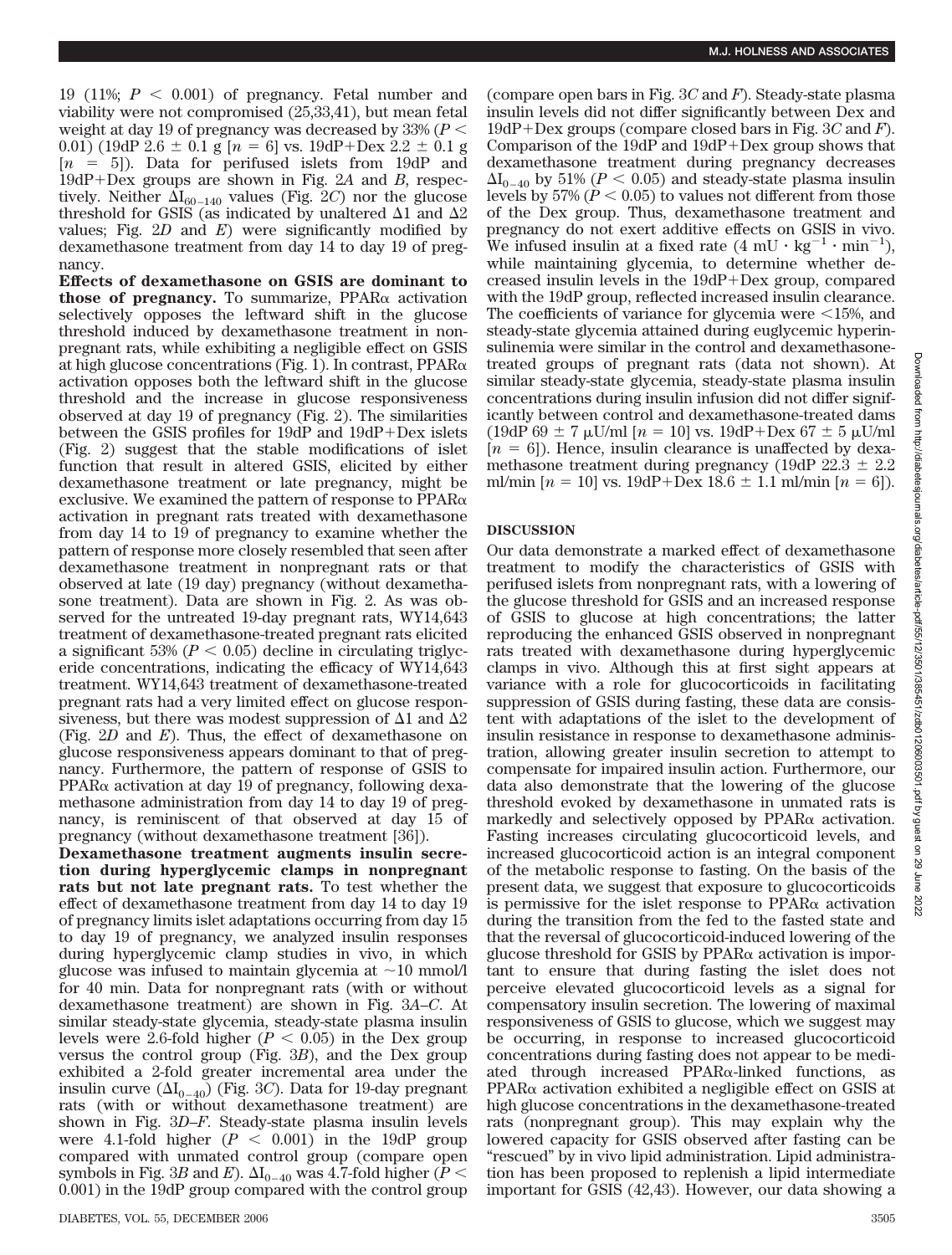

Downloaded from http://diabetesjournals.org/diabetes/article-pdf/55/12/3501/385451/zdb01206003501.pdf by guest on 29 June Downloaded from http://diabetesjournals.org/diabetes/article-pdf/55/12/3501/385451/zdb01206003501.pdf by guest on 29 June 20222022

**FIG. 3. Dexamethasone (Dex) treatment augments insulin secretion during hyperglycemic clamp in vivo in nonpregnant but not in late (19 day)-pregnant rats***.* **Blood samples were withdrawn from nonpregnant control rats (open symbols/bars) or dexamethasone-treated nonpregnant rats (Dex group; closed symbols/bars) (***A***–***C***) or untreated 19-day pregnant rats (19dP; open symbols/bars) or dexamethasone-treated 19-day pregnant rats (19dP**-**Dex; closed symbols/bars) (***D***–***F***) at intervals during sustained intravenous glucose infusion for measurement of blood glucose (***A* **and** *D***) and plasma insulin concentrations (***B* **and** *E***). Mean steady-state blood glucose concentrations over the period of 20–40 min after initiating glucose infusion were: control 10.7 0.8 mmol/l (5), Dex 10.8 0.4 mmol/l (5), 19P 9.2 0.3 mol/l (6), and 19P**-**Dex 10.5 0.2** mmol/l (5). Corresponding steady-state plasma insulin concentrations were: control  $101 \pm 9$   $\mu$ U/ml (5), Dex  $258 \pm 41$   $\mu$ U/ml (5), 19P 416  $\pm$  77 **U/ml (6), and 19P**-**Dex 179 33 U/ml (4). Incremental plasma insulin values integrated over the period of 0–40 min after the initiating hyperglycemia (I0–40) are also shown (***C* **and** *F***). Data are means SE for five control, five Dex, six 19P, or five 19P**-**Dex rats. Statistically significant effects of dexamethasone treatment are indicated by \****P* **< 0.05. Statistically significant effects of pregnancy are reported in the text.**

lack of an effect of pharmacological PPAR $\alpha$  activation during fasting is most likely explained by  $PPAR\alpha$  being already fully activated by endogenous ligands.

Pregnancy is a lifestyle factor that leads to adaptive changes in pancreatic  $\beta$ -cell function, including increased GSIS and a reduction in the glucose-stimulated threshold for insulin secretion. The latter is thought to be the primary mechanism by which the pancreatic  $\beta$ -cells can release significantly more insulin at low blood glucose concentrations, resulting in an altered set point for insulin secretion and action during late pregnancy. We have previously observed that  $PPAR\alpha$  activation fails to impact on the characteristics of GSIS at day 15 of pregnancy (36). In contrast, in the present study during late pregnancy (day 19; term =  $22-23$  days), PPAR $\alpha$  activation both increased the glucose threshold for GSIS and lowered glucose responsiveness. There is therefore a shift in the functional characteristics of GSIS, with respect to  $PPAR\alpha$ activation, as pregnancy proceeds toward term. Importantly, PPAR $\alpha$  activation later in pregnancy leads to a pattern of GSIS at day 19 of pregnancy (i.e., late gestation, seen in the present study) reminiscent of that seen earlier at day 15 of pregnancy (36). This suggests that the enhancement of GSIS observed at day 19 of pregnancy compared with day 15 of pregnancy is opposed by increased PPAR $\alpha$  signaling. It is likely that the effects of  $PPAR\alpha$  activation on GSIS in late pregnancy observed in the present studies reflect changes in the acute stimulation of the release of stored insulin from docked granules by the ATP-sensitive  $K^+$  channel–dependent mechanism; however, we were unable to detect a clear first- and second-phase secretion under either the conditions of the rat islet perifusions in vitro or in vivo during long-term hyperglycemic clamp studies.

Glucocorticoid concentrations increase during late pregnancy to assist maturation of fetal tissue function (32). We aimed to establish whether increased exposure to glucocorticoids might contribute to the mechanism of this phenotypic shift in the characteristics of GSIS. Glucocorticoid treatment from day 14 to day 19 of pregnancy in the absence of PPAR $\alpha$  activation appeared to exert only a minimal effect on the characteristic pattern of the GSIS profile ex vivo with perifused islets from late pregnant rats; a lowered glucose threshold and increased glucose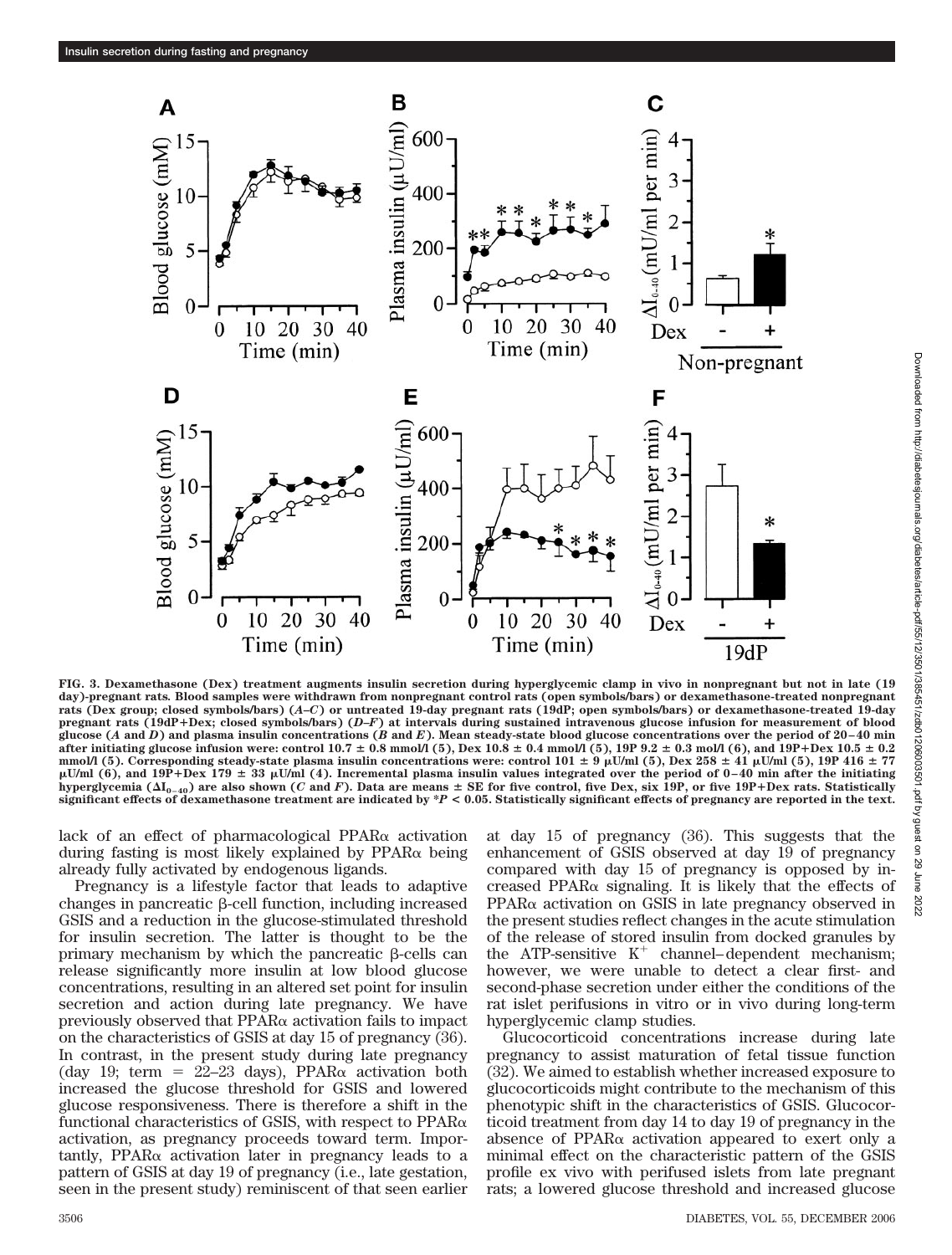responsiveness continued to be observed. However, following antecedent treatment with exogenous glucocorticoids, the glucose responsiveness of perifused islets of late-pregnant rats became refractory to suppression by  $PPAR\alpha$  activation, as is the increased glucose responsiveness observed with perifused islets from nonpregnant rats treated with dexamethasone or with islets from pregnant rats at day 15 of pregnancy (36). Dexamethasone has been shown by others to exert a significant inhibitory effect on insulin secretion by islets from neonatal rats previously cultured with lactogens (26). Our experiments also demonstrated that glucocorticoid treatment suppresses GSIS in vivo during hyperglycemic clamps during late pregnancy to levels of GSIS elicited by glucocorticoid treatment of nonpregnant rats. The use of islet perifusions eliminates neuro, hormonal, and metabolic influences on GSIS. The disparity between the data obtained in vivo (suppression of GSIS) and in vitro with perifused islets (unimpaired GSIS) in the pregnant rats may reflect that dexamethasone-induced insulin resistance causes islet adaptations to augment GSIS, which are stable to islet isolation and perifusion, but that GSIS is suppressed in vivo by one or more neuro/hormonal influences that prevents the full function of these adaptations. Based on these data, we propose that increased exposure to glucocorticoids, as the duration of pregnancy proceeds beyond 19 days toward term, could have a physiological function in that islet glucose responsiveness is increasingly and selectively governed by the maternal glucocorticoid level rather than "pregnancy adaptations" introduced by placental lactogens and prolactin, which occur earlier during gestation. This may allow a smoother transition of maternal islet function from the metabolic demands imposed by pregnancy to those imposed after parturition.

# **ACKNOWLEDGMENTS**

We are grateful to the Wellcome Trust (060965/Z/00) and Diabetes U.K. (BDA:RD01/0002345) for financial support. G.K.G. was a recipient of a Diabetes U.K. studentship.

# **REFERENCES**

- 1. Aoyama T, Peters JM, Iritani N, Nakajima T, Furihata K, Hashimoto T, Gonzalez FJ: Altered constitutive expression of fatty acid-metabolizing enzymes in mice lacking the peroxisome proliferator-activated receptor alpha (PPARalpha). *J Biol Chem* 273:5678–5684, 1998
- 2. Kersten S, Seydoux J, Peters JM, Gonzalez FJ, Desvergne B, Wahli W: Peroxisome proliferator-activated receptor alpha mediates the adaptive response to fasting. *J Clin Invest* 103:1489–1498, 1999
- 3. Zhou YT, Shimabukuro M, Wang MY, Lee Y, Higa M, Milburn JL, Newgard CB, Unger RH: Role of peroxisome proliferator-activated receptor alpha in disease of pancreatic beta cells. *Proc Natl Acad SciUSA* 95:8898–8903, 1998
- 4. Tordjman K, Standley KN, Bernal-Mizrachi C, Leone TC, Coleman T, Kelly DP, Semenkovich CF: PPARalpha suppresses insulin secretion and induces UCP2 in insulinoma cells. *J Lipid Res* 43:936–943, 2002
- 5. Gremlich S, Nolan C, Roduit R, Burcelin R, Peyot ML, Delghingaro-Augusto V, Desvergne B, Michalik L, Prentki M, Wahli W: Pancreatic islet adaptation to fasting is dependent on peroxisome proliferator-activated receptor alpha transcriptional up-regulation of fatty acid oxidation. *Endocrinology* 146:375–382, 2005
- 6. Ravnskjaer K, Boergesen M, Rubi B, Larsen JK, Nielsen T, Fridriksson J, Maechler P, Mandrup S: Peroxisome proliferator-activated receptor alpha (PPARalpha) potentiates, whereas PPARgamma attenuates, glucose-stimulated insulin secretion in pancreatic beta-cells. *Endocrinology* 146:3266– 3276, 2005
- 7. Sugden MC, Bulmer K, Gibbons GF, Knight BL, Holness MJ: Peroxisomeproliferator-activated receptor-alpha (PPARalpha) deficiency leads to dysregulation of hepatic lipid and carbohydrate metabolism by fatty acids and insulin. *Biochem J* 364:361–368, 2002
- 8. Holness MJ, Bulmer K, Smith ND, Sugden MC: Investigation of potential mechanisms regulating protein expression of hepatic pyruvate dehydrogenase kinase isoforms 2 and 4 by fatty acids and thyroid hormone. *Biochem J* 369:687–695, 2003
- 9. Holness MJ, Bulmer K, Gibbons GF, Sugden MC: Up-regulation of pyruvate dehydrogenase kinase isoform 4 (PDK4) protein expression in oxidative skeletal muscle does not require the obligatory participation of peroxisome-proliferator-activated receptor alpha (PPARalpha). *Biochem J* 366: 839–846, 2002
- 10. Holness MJ, Smith ND, Bulmer K, Hopkins T, Gibbons GF, Sugden MC: Evaluation of the role of peroxisome-proliferator-activated receptor alpha in the regulation of cardiac pyruvate dehydrogenase kinase 4 protein expression in response to starvation, high-fat feeding and hyperthyroidism. *Biochem J* 364:687–694, 2002
- 11. Sugden MC, Bulmer K, Augustine D, Holness MJ: Selective modification of pyruvate dehydrogenase kinase isoform expression in rat pancreatic islets elicited by starvation and activation of peroxisome proliferator–activated receptor-α: implications for glucose-stimulated insulin secretion. *Diabetes* 50:2729–2736, 2001
- 12. Sugden MC, Bulmer K, Gibbons GF, Holness MJ: Role of peroxisome proliferator-activated receptor-alpha in the mechanism underlying changes in renal pyruvate dehydrogenase kinase isoform 4 protein expression in starvation and after refeeding. *Arch Biochem Biophys* 395:246–252, 2001
- 13. Sugden MC, Holness MJ: Recent advances in mechanisms regulating glucose oxidation at the level of the pyruvate dehydrogenase complex by PDKs. *Am J Physiol Endocrinol Metab* 284:E855–E862, 2003
- 14. MacDonald MJ, Fahien LA, Brown LJ, Hasan NM, Buss JD, Kendrick MA: Perspective: emerging evidence for signaling roles of mitochondrial anaplerotic products in insulin secretion. *Am J Physiol Endocrinol Metab* 288:E1–E15, 2005
- 15. Lu D, Mulder H, Zhao P, Burgess SC, Jensen MV, Kamzolova S, Newgard CB, Sherry AD: 13C NMR isotopomer analysis reveals a connection between pyruvate cycling and glucose-stimulated insulin secretion (GSIS). *Proc Natl Acad SciUSA* 99:2708–2713, 2002
- 16. Holness MJ, Smith ND, Greenwood GK, Sugden MC: Acute (24 h) activation of peroxisome-proliferator-activated receptor  $(PPAR)$   $\alpha$  reverses high-fat feeding induced insulin hypersecretion in vivo and in perifused pancreatic islets. *J Endocrinol* 177:197–205, 2003
- 17. Holness MJ, Smith ND, Greenwood GK, Sugden MC: Interactive influences of peroxisome proliferator-activated receptor alpha activation and glucocorticoids on pancreatic beta cell compensation in insulin resistance induced by dietary saturated fat in the rat. *Diabetologia* 48:2062–2068, 2005
- 18. Muoio DM, Newgard CB: Obesity-related derangements in metabolic regulation. *Annu Rev Biochem* 75:367–401, 2006
- 19. Phillips DI, Barker DJ, Fall CH, Seckl JR, Whorwood CB, Wood PJ, Walker BR: Elevated plasma cortisol concentrations: a link between low birth weight and the insulin resistance syndrome? *J Clin Endocrinol Metab* 83:757–760, 1998
- 20. Rosmond R, Dallman MF, Bjorntorp P: Stress-related cortisol secretion in men: relationships with abdominal obesity and endocrine, metabolic and hemodynamic abnormalities. *J Clin Endocrinol Metab* 83:1853–1859, 1998
- 21. Stojanovska L, Rosella G, Proietto J: Evolution of dexamethasone-induced insulin resistance in rats. *Am J Physiol Endocrinol Metab* 258:E748–E756, 1990
- 22. Severino C, Brizzi P, Solinas A, Secchi G, Maioli M, Tonolo G: Low-dose dexamethasone in the rat: a model to study insulin resistance. *Am J Physiol Endocrinol Metab* 283:E367–E373, 2002
- 23. Bernal-Mizrachi C, Weng S, Feng C, Finck BN, Knutsen RH, Leone TC, Coleman T, Mecham RP, Kelly DP, Semenkovich CF: Dexamethasone induction of hypertension and diabetes is PPAR-alpha dependent in LDL receptor-null mice. *Nat Med* 9:1069–1075, 2003
- 24. Huang B, Wu P, Bowker-Kinley MM, Harris RA: Regulation of pyruvate dehydrogenase kinase expression by peroxisome proliferator–activated receptor-α ligands, glucocorticoids, and insulin. *Diabetes* 51:276-283, 2002
- 25. Holness MJ, Sugden MC: Dexamethasone during late gestation exacerbates peripheral insulin resistance and selectively targets glucose-sensitive functions in beta cell and liver. *Endocrinology* 142:3742–3748, 2001
- 26. Weinhaus AJ, Bhagroo NV, Brelje TC, Sorenson RL: Dexamethasone counteracts the effect of prolactin on islet function: implications for islet regulation in late pregnancy. *Endocrinology* 141:1384–1393, 2000
- 27. Weinhaus AJ, Stout LE, Sorenson RL: Glucokinase, hexokinase, glucose transporter 2, and glucose metabolism in islets during pregnancy and prolactin-treated islets in vitro: mechanisms for long term up-regulation of islets. *Endocrinology* 137:1640–1649, 1996
- 28. Weinhaus AJ, Bhagroo NV, Brelje TC, Sorenson RL: Role of cAMP in upregulation of insulin secretion during the adaptation of islets of Langerhans to pregnancy. *Diabetes* 47:1426–1435, 1998